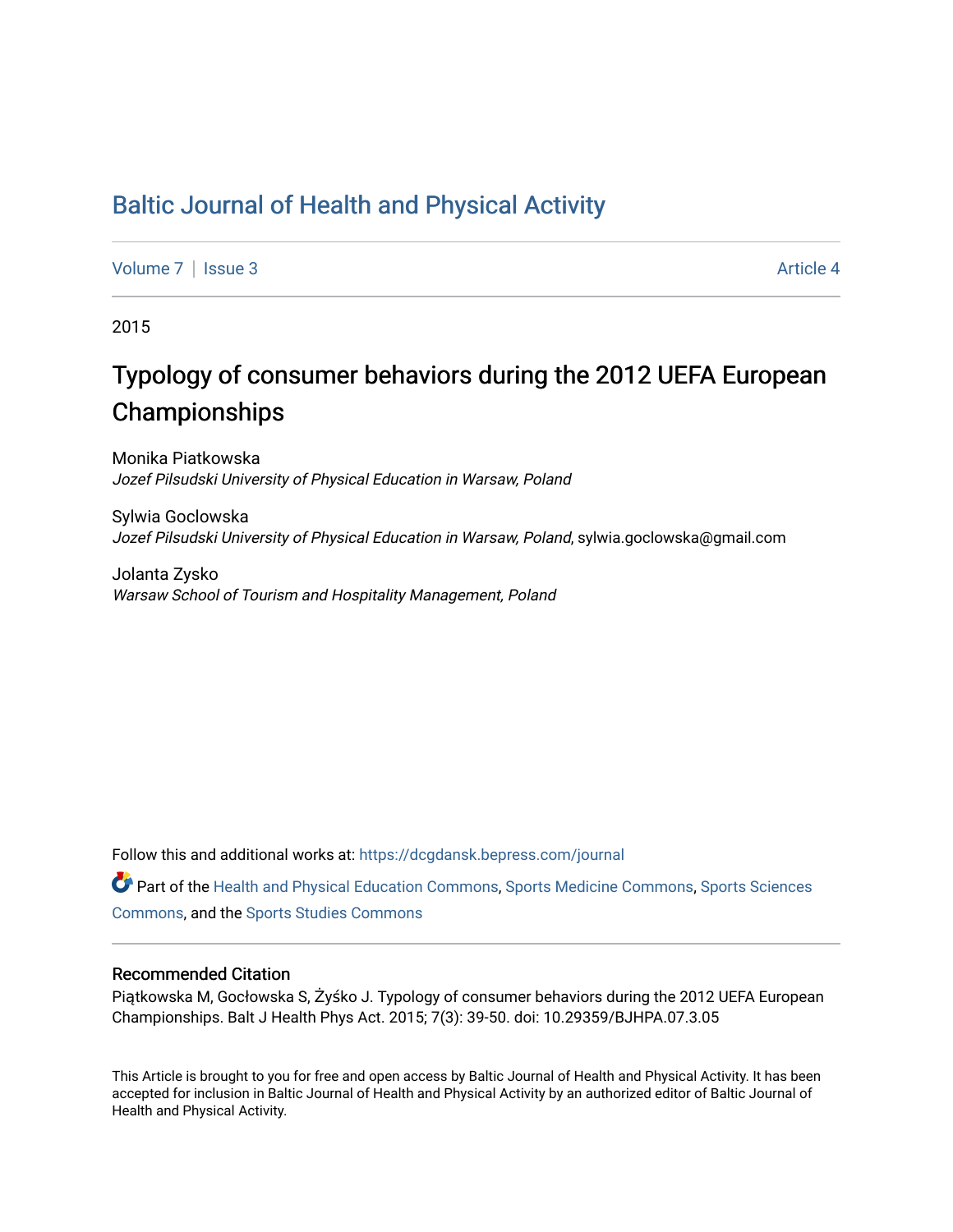# **Typology of consumer behaviors during the 2012 UEFA European Championships**

#### **Authors' Contribution:**

- **A** Study Design
- **B** Data Collection
- **C** Statistical Analysis
- **D** Data Interpretation **E** Manuscript Preparation
- **F** Literature Search
- 

#### **Monika Piątkowska1 ABCDE, Sylwia Gocłowska1 ABDEF, Jolanta Żyśko2 ABDEFE**

- <sup>1</sup> Józef Piłsudski University of Physical Education in Warsaw, Poland
- 2 Warsaw School of Tourism and Hospitality Management, Poland
- **G** Funds Collection
- 
- 

| abstract                |                                                                                                                                                                                                                                                                                                                                                                                                                                                                                                                                    |
|-------------------------|------------------------------------------------------------------------------------------------------------------------------------------------------------------------------------------------------------------------------------------------------------------------------------------------------------------------------------------------------------------------------------------------------------------------------------------------------------------------------------------------------------------------------------|
| <b>Background</b>       | Facing a growing diversity of needs, preferences and behaviors among sports events con-<br>sumers, the segmentation of this market has become a key aspect in designing and im-<br>plementing marketing programs. Therefore, the purpose of this paper is to create a 2012<br>UEFA Euro Championship consumer typology that adopts a segmentation method based<br>on socio-demographic and behavioral variables.                                                                                                                   |
| <b>Material/Methods</b> | Sample CAPI surveys were conducted among viewers of the 2012 UEFA European Champion-<br>ship ( $N = 1,000$ ). Consumer profiles were analyzed by adopting basic criteria of marketing<br>segmentation based on socio-economic, demographic and psychographic variables. Due to<br>a hierarchical clustering, authors obtained five groups of consumers: heavy, moderate, light,<br>very light and non-viewers.                                                                                                                     |
| <b>Results</b>          | The study proved that an individually prepared therapeutic program including postisome-<br>tric relaxation and combination therapy improves ROM in all planes of hip joins in osteoar-<br>thritis. It was also stated that after 2 pain assessment tests (the VAS and Laitinen scales)<br>the therapy was confirmed to be a successful method in pain relief. The researchers also<br>noticed that systematically conducted therapy led to reducing the incidence of pain which<br>is manifested by limitation of pharmacotherapy. |
| <b>Conclusions</b>      | Data analysis showed a relationship between consumer behaviors and the respondents'<br>gender, age, place of residence. A new typology of segments of Euro 2012 fans was cre-<br>ated.                                                                                                                                                                                                                                                                                                                                             |
| Key words               | consumer behavior, European Championship, typology                                                                                                                                                                                                                                                                                                                                                                                                                                                                                 |

| article details              |                                                                                                                                                                                                                                                                                                                                                                                                                                                                                                                                                                                                                                                                                                                                                                                                      |  |  |  |  |
|------------------------------|------------------------------------------------------------------------------------------------------------------------------------------------------------------------------------------------------------------------------------------------------------------------------------------------------------------------------------------------------------------------------------------------------------------------------------------------------------------------------------------------------------------------------------------------------------------------------------------------------------------------------------------------------------------------------------------------------------------------------------------------------------------------------------------------------|--|--|--|--|
| <b>Article statistics</b>    | Word count: 4,033; Tables: 2; Figures: 2; References: 40                                                                                                                                                                                                                                                                                                                                                                                                                                                                                                                                                                                                                                                                                                                                             |  |  |  |  |
|                              | Received: March 2015; Accepted: July 2015; Published: September 2015                                                                                                                                                                                                                                                                                                                                                                                                                                                                                                                                                                                                                                                                                                                                 |  |  |  |  |
| <b>Full-text PDF:</b>        | http://www.balticsportscience.com                                                                                                                                                                                                                                                                                                                                                                                                                                                                                                                                                                                                                                                                                                                                                                    |  |  |  |  |
| Copyright                    | © Gdansk University of Physical Education and Sport, Poland                                                                                                                                                                                                                                                                                                                                                                                                                                                                                                                                                                                                                                                                                                                                          |  |  |  |  |
| Indexation:                  | AGRO, Celdes, CNKI Scholar (China National Knowledge Infrastructure), CNPIEC, De Gruyter - IBR (International<br>Bibliography of Reviews of Scholarly Literature in the Humanities and Social Sciences), De Gruyter - IBZ<br>(International Bibliography of Periodical Literature in the Humanities and Social Sciences), DOAJ, EBSCO - Central<br>& Eastern European Academic Source, EBSCO - SPORTDiscus, EBSCO Discovery Service, Google Scholar, Index<br>Copernicus, J-Gate, Naviga (Softweco, Primo Central (ExLibris), ProQuest - Family Health, ProQuest - Health &<br>Medical Complete, ProQuest - Illustrata: Health Sciences, ProQuest - Nursing & Allied Health Source, Summon<br>(Serials Solutions/ProQuest, TDOne (TDNet), Ulrich's Periodicals Directory/ulrichsweb, WorldCat (OCLC) |  |  |  |  |
| <b>Funding:</b>              | This paper was prepared under the statutory framework DS. 138 "Preventing unfair practices ambush marketing<br>in the organization of major sporting events", financed by the Ministry of Science and Higher Education in Poland.                                                                                                                                                                                                                                                                                                                                                                                                                                                                                                                                                                    |  |  |  |  |
| <b>Conflict of interest:</b> | Authors have declared that no competing interest exists.                                                                                                                                                                                                                                                                                                                                                                                                                                                                                                                                                                                                                                                                                                                                             |  |  |  |  |
| <b>Corresponding author:</b> | Sylwia Goclowska, Pruszków 05-800, Kopernika 10/43, Poland; phone numer: +48 696-567-258;<br>sylwia.goclowska@gmail.com                                                                                                                                                                                                                                                                                                                                                                                                                                                                                                                                                                                                                                                                              |  |  |  |  |
| <b>Open Access License:</b>  | This is an open access article distributed under the terms of the Creative Commons Attribution-Non-commercial<br>4.0 International (http://creativecommons.org/licenses/by-nc/4.0/), which permits use, distribution, and<br>reproduction in any medium, provided the original work is properly cited, the use is non-commercial and is<br>otherwise in compliance with the license.                                                                                                                                                                                                                                                                                                                                                                                                                 |  |  |  |  |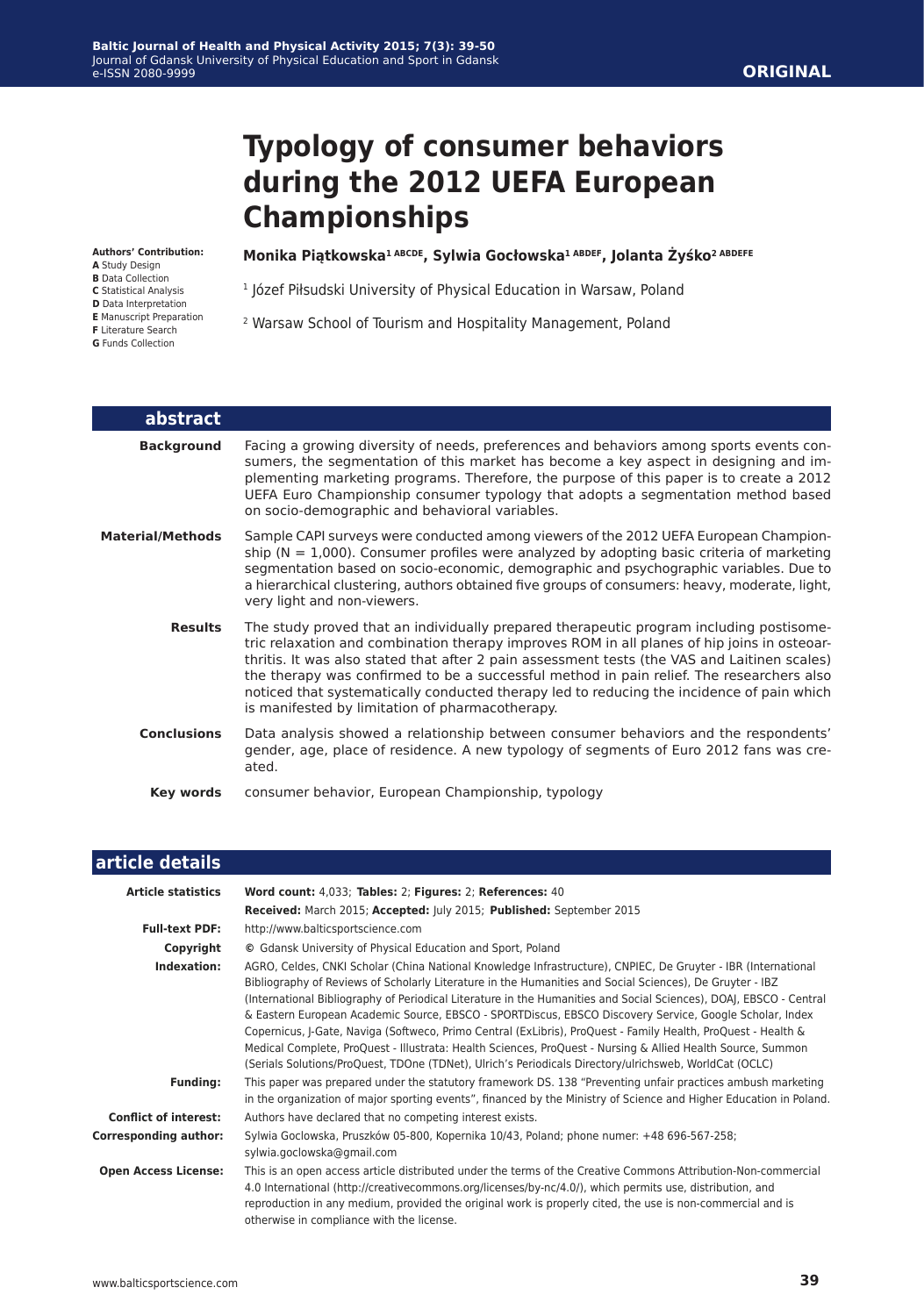## **introduction**

Consumer segmentation is an important theme in the theory of marketing organization and management [1]. The essence of segmentation is the division of populations into groups that are mutually exclusive, heterogeneous, internally homogenous, and hierarchical with regard to each other. Segments reflect specific behaviors, attitudes, and power [2]. The division of a market into segments serves as a starting point for designing and implementing marketing programs. Moreover, segmentation allows marketers to customize the actions for each segment [1, 3, 4]. Segmentation is used for markets of sport products and services both to identify the needs, intentions and purchasing preferences of sport fans in this field as well as to examine and analyze motivations and expenses connected with participation in sport and sporting events [1, 5, 6, 7]. Sponsors who use sport as a means of marketing communication to increase brand recognizability and awareness are particularly interested in the segmentation of sport consumers [8, 9].

In the subject literature there are multiple divisions of sport consumers which have been determined based on the different categories and the different levels of commitment of sporting events consumers. Scientists usually mention three classic perspectives of fan typologies.

The first one is based on a dualistic model that juxtaposes consumer behavior with a contrasting behavior. This dualistic division of football fans was conducted by Boyle and Haynes [10] traditional fans vs. modern fans; Ferrand and Pages [11] rational and irrational fans; and Hughson [12] expressive and submissive fans. A disadvantage of this method is only dividing consumers into two polar categories. This prevents a more complete and a more profound classification of behaviors.

The extension of the dualistic model is an approach called a tiered typology, which distinguishes several levels of consumer intensity around commitment to a sporting event. Consumers were segmented by intensity and frequency of behaviors that indicated both the commitment and the sense of attachment to a sport or a team [3]. Wann and Brandscombe [13] applied this method and developed a Sport Spectator Identification Scale (SSIS). The most committed and loyal fans were described as high identification supporters. The less the spectators identified themselves with a sport, the closer they were to the opposite extreme of the continuum low identification supporters. In this approach, the study population was divided into many more segments, yet the results had to fit on an increasing scale without the possibility of creating secondary categories. A criticism of this method was based on a lack of clear-cut boundaries that distinguished each segment [2]. Furthermore, Kahle et al. [14] adopted this method of segmentation to divide the spectators of a football match. Based on population analysis, they distinguished a three-tiered typology of the spectators: internalized and highly involved, self-expressive, and camaraderie sport consumers. Sutton et al. [15] on the other hand, identified three groups of consumers: vested fans, focused fans, and social fans.

The third approach is known as multidimensional typologies, which focuses on the numerous factors shaping consumer behavior. Fan categories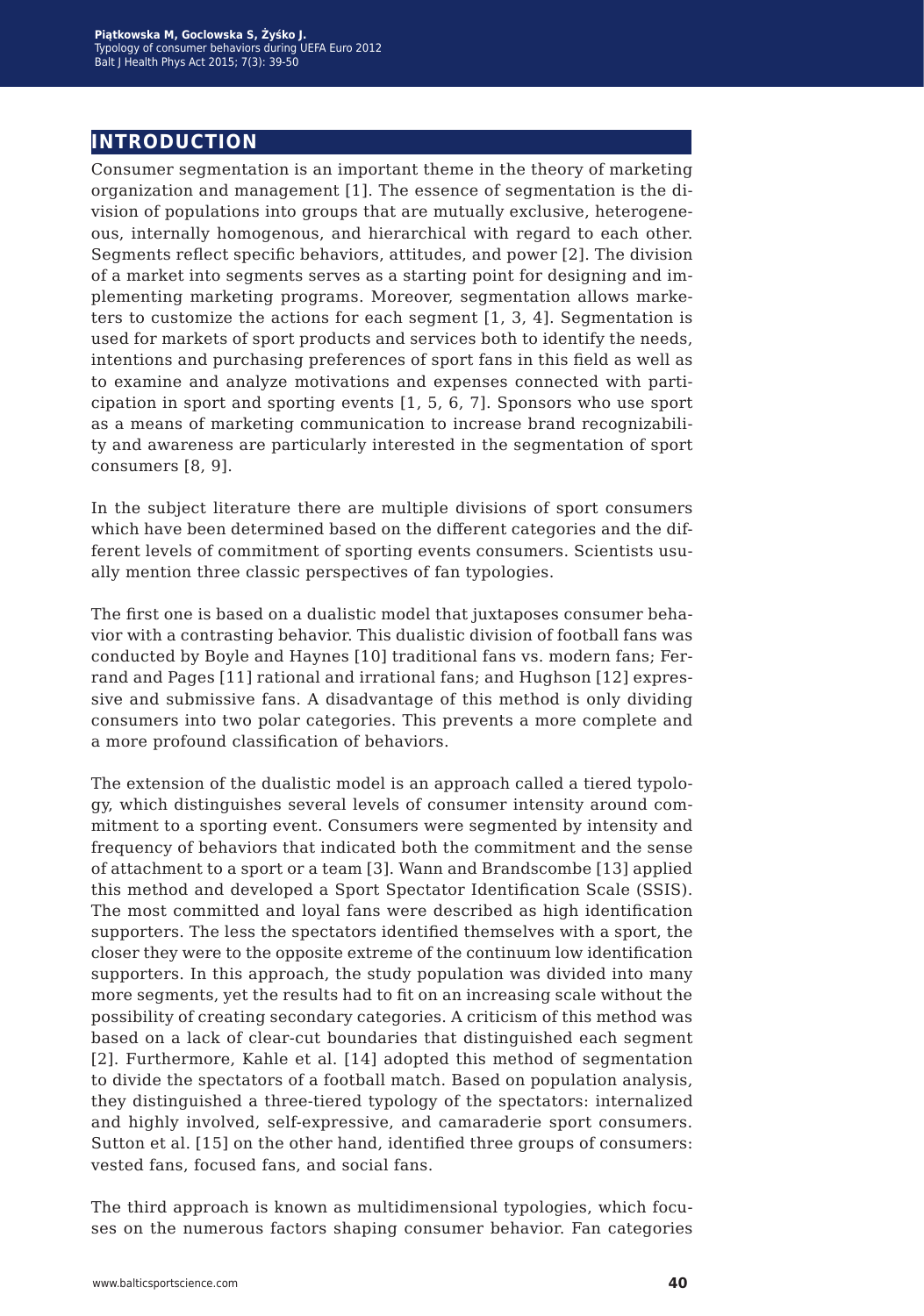obtained in segmentation can be very different from each other depending on the fans' specific attitudes and behaviors. By adopting this method, Smith and Stewart [16] created a typology of football fans based on their attitudes and behavior. The spectators were divided into five categories: the first two comprise fans who a) regularly watch matches of their favorite teams, and their interest in the world of football is above average passionate partisans, and b) those who show less interest and do not watch matches so often champ followers. A category labeled reclusive partisans comprises fans that are significantly attached to their favorite team, yet who only occasionally watch matches. The last two segments refer to those fans for whom the quality of the game is of utmost importance, rather than their attachment to a team. Examples include thrill-seeking spectators who expect to see a spectacle or football celebrities, and aficionados who, apart from the emotions accompanying a sporting event, value the tactics and technique in playing football. In accordance with this method, Mahony, Madrigal and Howard [17], Funk and James [18], as well as Hunt and Bristol [19], created their own fan typologies.

Due to the diversity of typologies and nomenclature of consumer groups, the researchers concluded that there is no one ideal segmentation model that could be implemented to conduct every consumer survey. Some researchers agree that it is impossible to clearly identify consumer types. Because people in general differ from each other in terms of their values, attitudes and behavior, their consumption levels and kinds of consumption will therefore differ as well. The same applies to sport consumers [20, 21]. An ideal segmentation model does not exist as each one has specific flaws and limitations [3]. Researchers should create a new model or adopt an existing one that best suits the aim of the study, the study group, and the phenomenon under analysis.

In the process of segmenting sport consumers, theoreticians and practitioners focus on those aspects of behavior that concern cheering and the emotional commitment of consumers to sport. Few studies show the number of matches consumers actually watch and their level of commitment during matches, regardless of their subjective evaluation of the level of commitment to a given sport. Additionally, there is a lack of studies analyzing the conditions that demonstrate which socio-demographic and economic factors correlate with the greatest engagement of spectators while watching a football match and whether these factors affect the number of matches watched. The available studies were usually conducted either in order to segment according to demographic variables those consumers who actively participated in sporting events [22] or in order to demonstrate the amount of money spent on sport by consumers segmented on the basis of economic criteria [23, 24].

Furthermore, during the UEFA EURO 2012 there was an increase in the fans and spectators' interest in football during the event. Krokosz, Jochimek, Lipowski [25] proved that there was a relatively large increase in the interest of those people who previously had not been interested in the results of football. It is estimated that fan zones developed for the purpose of 2012 European Championships gathered more than 3 million fans [25]. Over 14 million audience watched each of the three matches played by the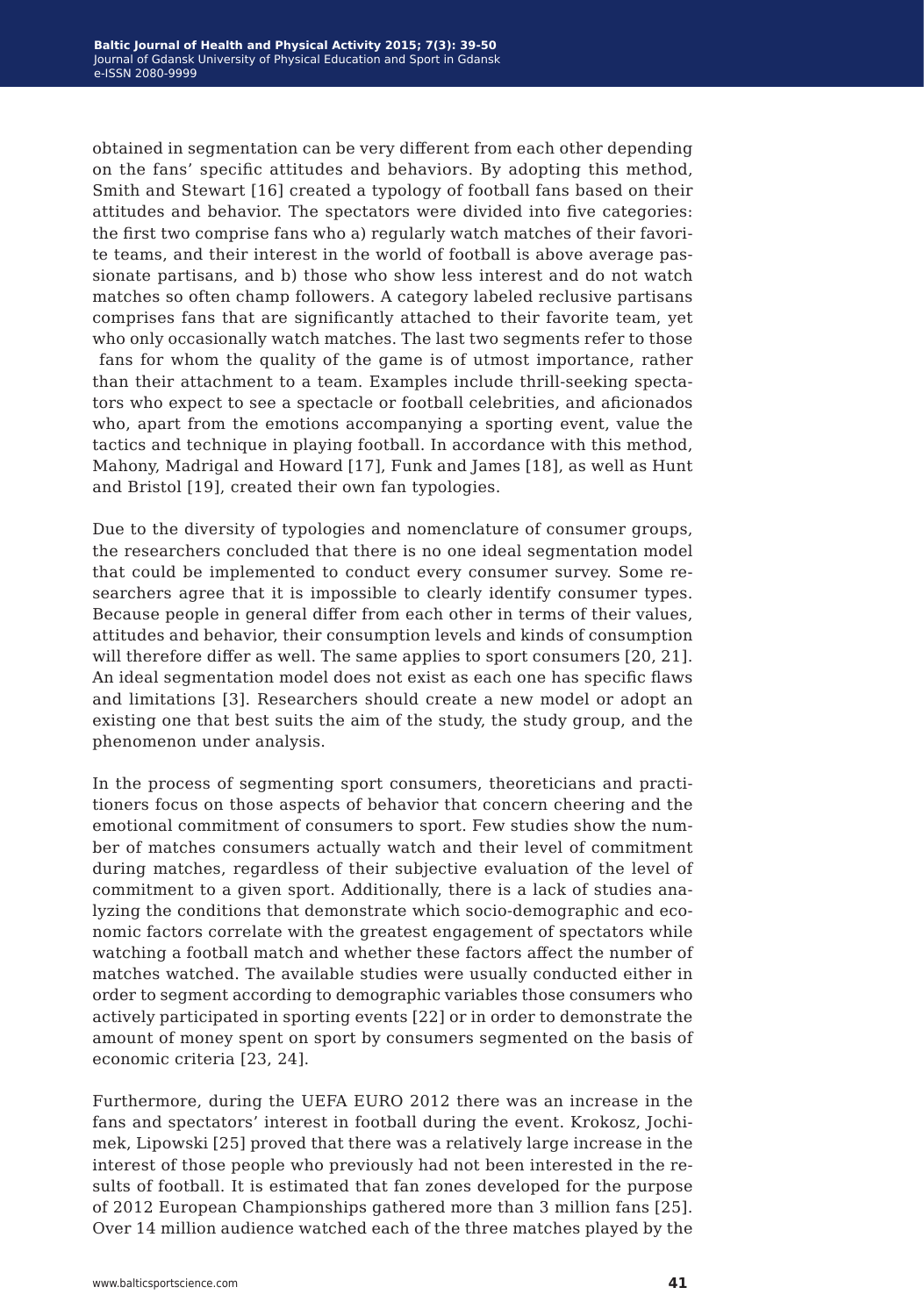Polish national team [26]. It shows UEFA EURO 2012 was regarded as an important event, and a substantial proportion of the population was emotionally involved in that event.

Therefore, the purpose of this paper is to create a 2012 UEFA Euro Championship consumer typology that adopts a segmentation method based on socio-demographic and behavioral variables. The study group was divided into homogenous segments according to two psychographic variables of the consumers: the quantity and the intensity of the matches watched during UEFA Euro 2012. Furthermore, analysis was conducted of how a consumer's affiliation to a given segment depends on socio-demographic variables.

## **material and methods**

#### **Data collection procedure**

The survey was conducted from 19-23 July 2012 (18 days after the UEFA Euro 2012 final) by means of a computer-assisted personal interviewing technique CAPI (Computer Assisted Personal Interview). The survey comprised a representative random sample of 1,000 Poles above the age of 15 years. The respondents were contacted personally and selected from a personal identification number frame run by the Department of the State Central Register and Computer Networks of the Ministry of the Interior and Administration.

Stratification included nine macroregions and seven different classes of town sizes. As a result of combining the macroregions with the classes of town size, 55 strata were obtained, out of which 170 municipalities were drawn. An independent drawing of addresses was held from among the municipalities.

#### **Material**

The survey was conducted in a group of  $1,000$  people (N=1,000). Analysis of the distribution of variables revealed four respondents whose responses significantly departed from the rest in terms of the quantity and intensity of the matches watched during the UEFA Euro 2012. Entries with no data were removed  $(n = 165)$ . Table 1 presents the characteristics of the study population.

#### **Data analysis procedure**

The analysis of UEFA Euro 2012 consumer profile was based on basic criteria of marketing segmen-tation of purchasers in the consumer market [27]. The criteria applied were based on socio-economic, demographic and psychographic variables.

The statistics were calculated using the IBM® SPSS® Statistics version 21. The hierarchical clustering method using the Euclidean distance method with the average linkage method was adopted. The chi-square test of independence was performed to verify statistically important differences between the clusters and socio-demographic variables.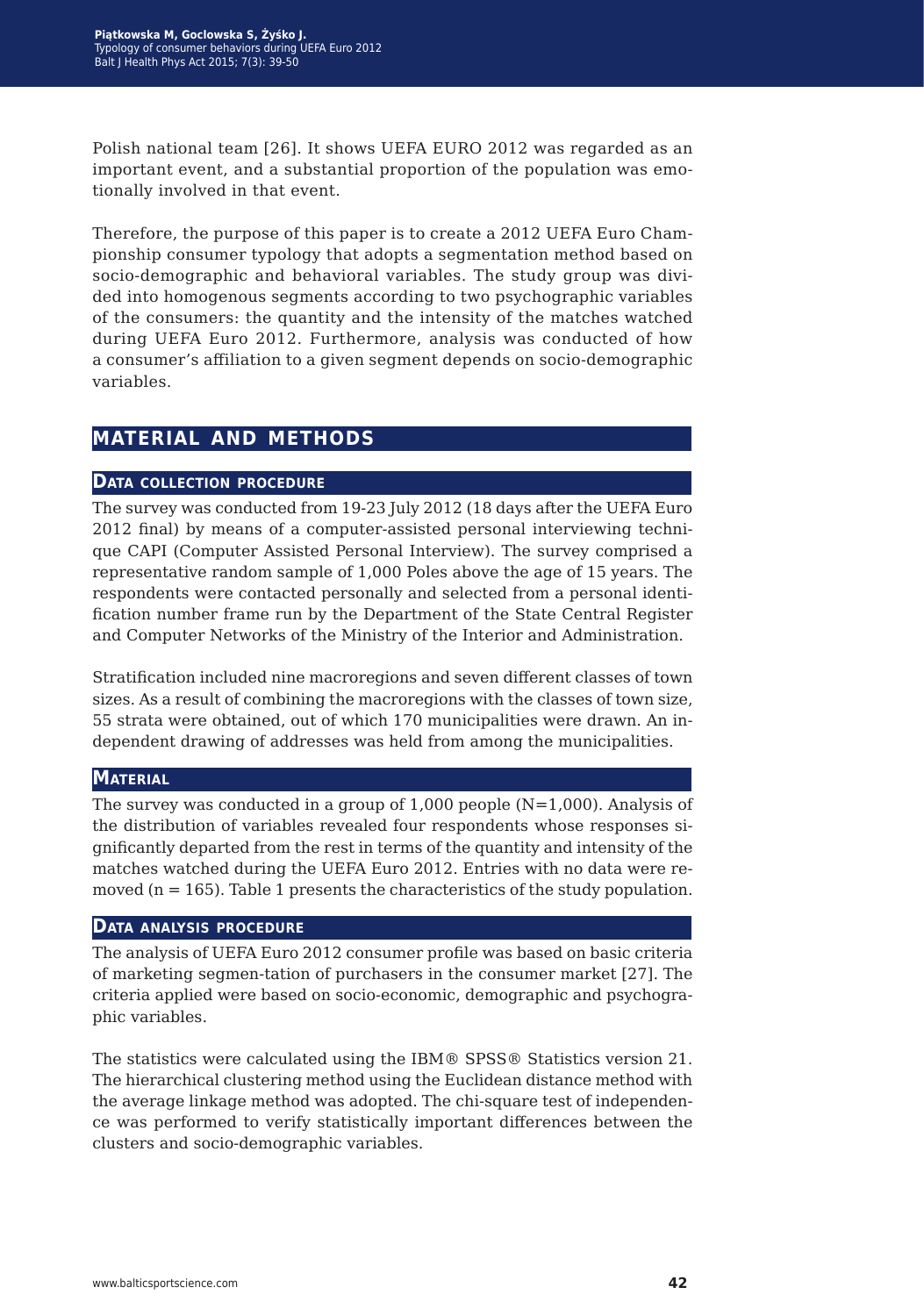| Factors                                 | Entire population examined<br>$(N = 1.000)$ |               | Population examined after<br>cluster analysis and removal<br>of no data entries ( $n = 831$ ) |      |
|-----------------------------------------|---------------------------------------------|---------------|-----------------------------------------------------------------------------------------------|------|
| Gender                                  | n                                           | $\frac{0}{0}$ | n.                                                                                            | $\%$ |
| Men                                     | 477                                         | 47.7          | 447                                                                                           | 54.0 |
| Women                                   | 523                                         | 52.3          | 381                                                                                           | 46.0 |
| Age                                     |                                             |               |                                                                                               |      |
| 15-29                                   | 273                                         | 27.3          | 251                                                                                           | 30.2 |
| 30-39                                   | 171                                         | 17.1          | 146                                                                                           | 17.5 |
| 40-49                                   | 154                                         | 15.4          | 137                                                                                           | 16.5 |
| 50-59                                   | 179                                         | 17.9          | 151                                                                                           | 18.1 |
| 60 and older                            | 223                                         | 22.3          | 147                                                                                           | 17.7 |
| Education                               |                                             |               |                                                                                               |      |
| elementary                              | 185                                         | 18.5          | 136                                                                                           | 16.4 |
| basic vocational                        | 283                                         | 28.3          | 238                                                                                           | 28.7 |
| secondary                               | 368                                         | 36.8          | 309                                                                                           | 37.2 |
| higher                                  | 165                                         | 16.5          | 147                                                                                           | 17.7 |
| Place of residence                      |                                             |               |                                                                                               |      |
| rural area                              | 386                                         | 38.6          | 322                                                                                           | 38.8 |
| town or city up to 20,000 residents     | 131                                         | 13.1          | 94                                                                                            | 11.3 |
| city 21,000-50,000 residents            | 112                                         | 11.2          | 94                                                                                            | 11.3 |
| city 51,000-99,000 residents            | 87                                          | 8.7           | 79                                                                                            | 9.5  |
| city 101,000-199,000 residents          | 90                                          | 9.0           | 80                                                                                            | 9.6  |
| city 200,000-500,000 residents          | 81                                          | 8.1           | 72                                                                                            | 8.7  |
| $city$ > 500,000 residents              | 113                                         | 11.3          | 89                                                                                            | 10.7 |
| Household net monthly income per capita |                                             |               |                                                                                               |      |
| < PLN 1,499.99                          | 135                                         | 13.5          | 94                                                                                            | 11.4 |
| PLN 1,500-2,499.99                      | 197                                         | 19.7          | 154                                                                                           | 18.6 |
| PLN 2,500-3,499.99                      | 270                                         | 27.0          | 220                                                                                           | 26.6 |
| $>=$ PLN 3,500.00                       | 398                                         | 39.8          | 360                                                                                           | 43.5 |

#### **Table 1.** Characteristics of the examined population

## **results**

For the purpose of creating homogenous groups of consumers based on behavioral variables, i.e., the quantity and intensity of the UEFA Euro 2012 matches watched, hierarchical clustering adopting the Euclidean metric was conducted. A dendrogram was obtained and the level of clusters was determined in advance:  $min =2$ ,  $max =8$  (see Figure 1). Having analyzed the results, six clusters were selected. More of them would cause large discrepancies in the number of observations of individual groups. Of the variable consisting of six clusters, the first was considered as anomaly  $(n = 2)$  and was removed from the analysis. The cluster with no data  $(n = 165)$  was also discarded. Thus, the analysis was carried out based on five clusters.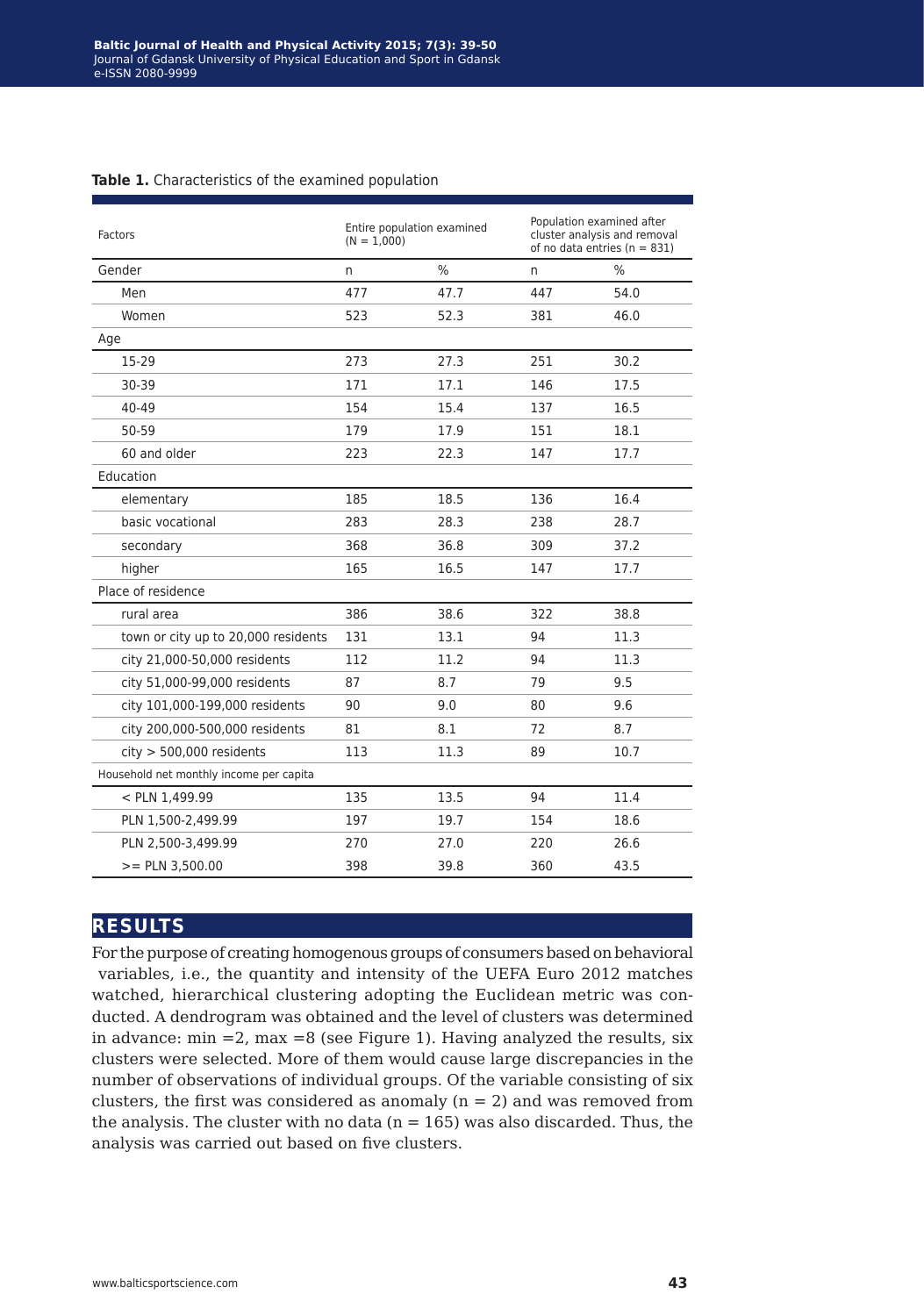



After analyzing the intensity of the two behavioral variables, i.e., the quantity and the intensity of the watched matches, five groups of consumers were identified: 1) heavy viewers ( $n = 203$ ), 2) moderate viewers ( $n = 115$ ), 3) light viewers  $(n = 175)$ , 4) very light viewers  $(n = 257)$ , and 5) non-viewers  $(n = 82)$ . The analyzed consumer distribution differed from each other statistically both in number  $(x^2 = 2,156.2, p < .001)$  and the intensity of the matches watched during UEFA Euro 2012 ( $x^2 = 1.673.7$ ,  $p < .001$ ).





On the basis of the analyzed behavioral variables, a map of UEFA Euro 2012 consumers was created (Figure 2). In the group with heavy viewers, almost two-thirds of the respondents (63.5%) indicated having watched more than 20 matches during the UEFA Euro 2012 Championships. The remaining respondents (35.5%) declared having watched 11-20 matches. All the heavy vie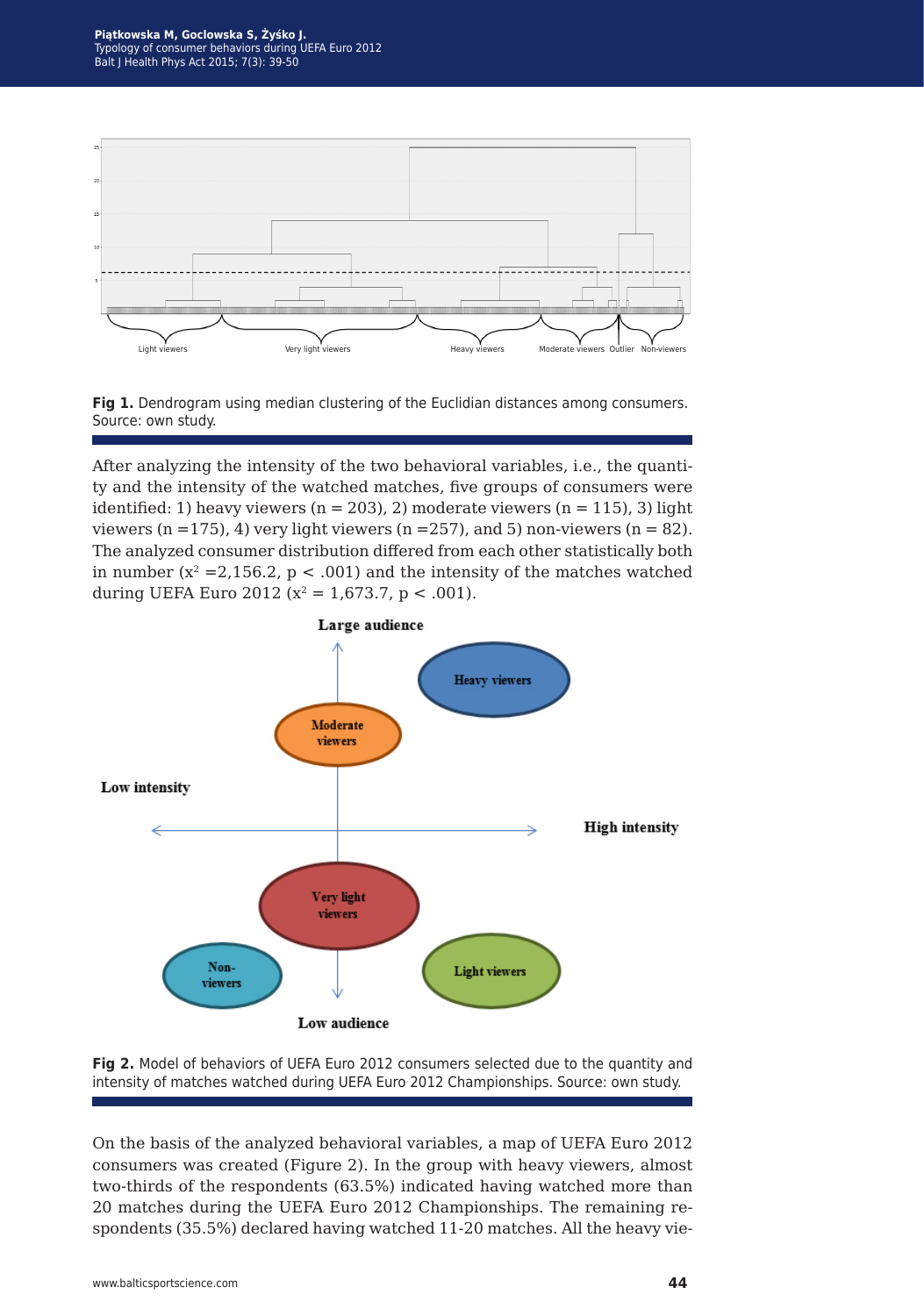wers always watched the entire or a large part of a match. Within the group of moderate viewers there were two subgroups: those who watched 11-20 matches (61.2%) and those who watched more than 20 matches (38.8%). In the case of intensity, 71.3% said they usually watched the entire or a large part of a match; 28.7% sometimes watched the entire or a large part of a match and sometimes only fragments. Light viewers declared having watched a much lower number of matches in comparison with the groups mentioned above. A little more than a half of the respondents (53.8%) watched 6-10 matches. The remaining respondents (46.2%) watched 1-5 matches. It is worth noting that in the group of light viewers all the respondents always watched the entire or a large part of a match. In the group of very light viewers, 60.5% watched 1-5 matches and 39.5% watched 6-10 matches.

When it comes to the intensity of the matches watched, 55.9% of the respondents claimed they usually watched the entire or a large part of a match, whereas 44.1% sometimes watched the entire match and sometimes watched only fragments. The group with the least number of respondents was non-viewers: 95.1% of the respondents watched 1-5 matches; only 4.9% watched 6-10 matches. A large majority of the respondents of this group (90.1%) usually watched only fragments of matches. One in ten respondents (9.9%) admitted to having watched only fragments.

Next, correlations were analyzed between psychographic variables concerning consumer behavior (i.e., their distribution), socio-economic variables (such as education, place of residence, and income), and demographic variables (age and gender). Data analysis using the chi-square test of independence showed correlations between consumer behavior (quantity and intensity of matches watched during UEFA Euro 2012), gender  $(x^2 = 119.6, p < .001)$ , and age  $(x^2 = 119.6, p < .001)$ 50.3, p < .001) of the respondents; also analyzed was their place of residence  $(x^2 = 56.7, p < .001)$  (Table 2). No correlation was shown between affiliation to a specific cluster and the respondents' income and education.

Heavy viewers consisted mostly of men (78.3%) aged 15-29 years (26.6%) living in rural areas (35.5%). Moderate viewers were dominated by men (68.7%) aged 15-29 years (35.3%) also resident in mostly rural areas (42.6%). The light viewers group was the least diverse in terms of gender. The men's share was 53.8%; the women's share was 46.2%. However, the share of young people aged 15-29 (43.1%) increases in this group. In the groups of very light viewers and non-viewers, women were the majority: their share was 60.9% and 80.2%, respectively. Among light viewers, the number of young people significantly decreases (25.7%). In contrast to all the other groups, the share of people over the age of 60 in the group of non-viewers was the largest (31.7%).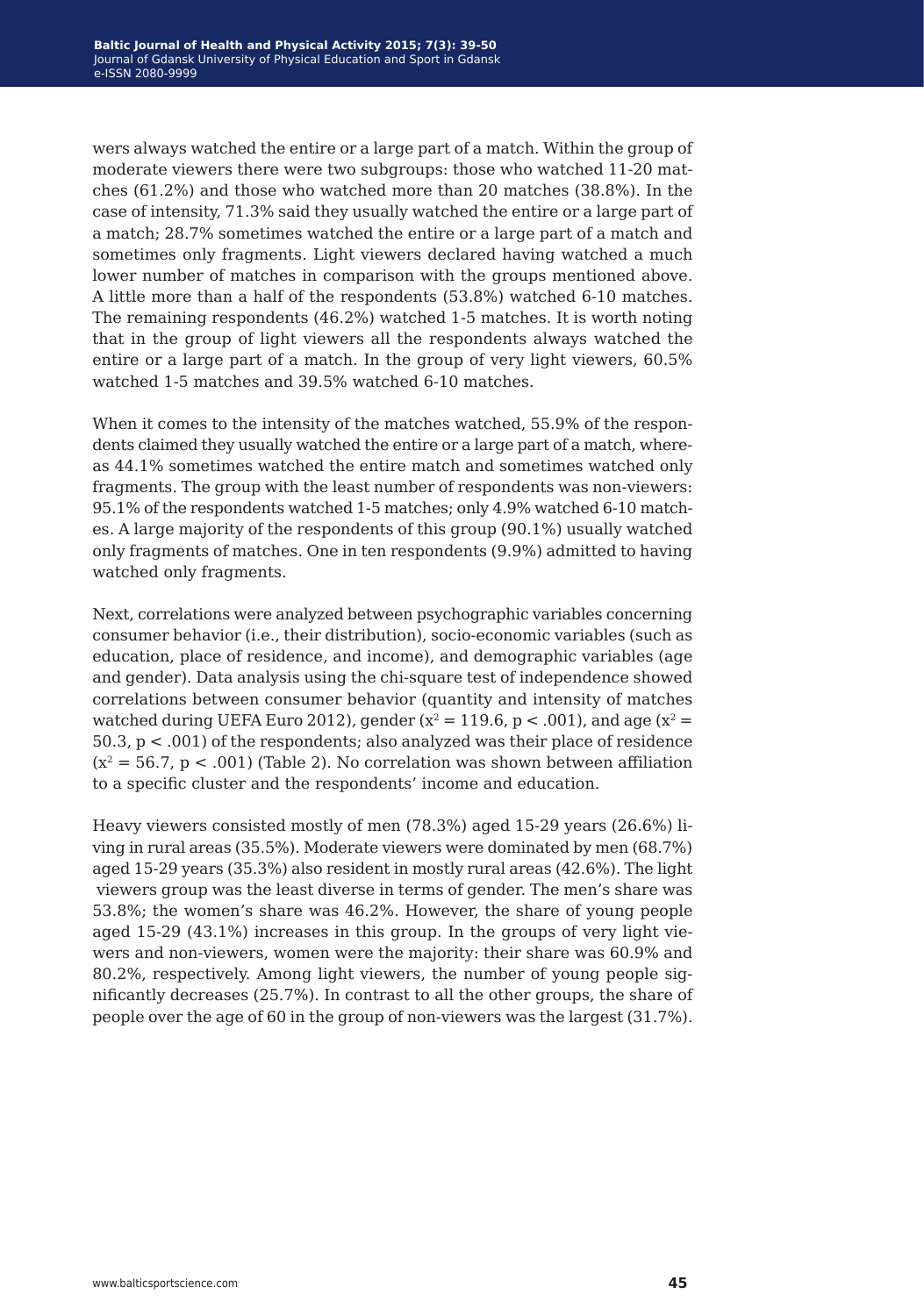**Table 2.** Characteristic of socio-demographic variables in the analyzed distributions of Euro 2012 consumers

|                                               | Heavy<br>viewers | Moderate<br>viewers | Light viewers | Very light<br>viewers | Non-<br>viewers |               |
|-----------------------------------------------|------------------|---------------------|---------------|-----------------------|-----------------|---------------|
|                                               |                  |                     |               |                       |                 | $x^2 = 119.6$ |
| Gender                                        |                  |                     |               |                       |                 | p < .001      |
| Men                                           | 78.3             | 68.7                | 53.8          | 39.1                  | 19.8            |               |
| Women                                         | 21.7             | 31.1                | 46.2          | 60.9                  | 80.2            |               |
|                                               |                  |                     |               |                       |                 | $x^2 = 50.3$  |
| Age                                           |                  |                     |               |                       |                 | p < .001      |
| 15-29                                         | 26.6             | 35.3                | 43.1          | 25.7                  | 18.3            |               |
| 30-39                                         | 18.7             | 15.5                | 17.8          | 16.7                  | 19.5            |               |
| 40-49                                         | 18.2             | 12.1                | 10.9          | 23.3                  | 8.5             |               |
| 50-59                                         | 15.8             | 20.7                | 17.2          | 18.3                  | 22.0            |               |
| 60 and older                                  | 20.7             | 16.4                | 10.9          | 16.0                  | 31.7            |               |
| Education                                     |                  |                     |               |                       |                 | <b>NS</b>     |
| elementary                                    | 15.6             | 13.0                | 15.0          | 17.3                  | 23.2            |               |
| basic<br>vocational                           | 33.7             | 27.0                | 22.0          | 30.6                  | 26.8            |               |
| secondary                                     | 35.1             | 40.0                | 41.0          | 34.5                  | 39.0            |               |
| higher                                        | 15.6             | 20.0                | 22.0          | 17.6                  | 11.0            |               |
| Place of residence                            |                  |                     |               |                       |                 | $x^2 = 56.7$  |
|                                               |                  |                     |               |                       |                 | p < .001      |
| Rural area                                    | 35.5             | 42.6                | 41.6          | 39.1                  | 34.9            |               |
| town or city<br>up to 20,000<br>residents     | 13.8             | 6.1                 | 8.1           | 12.9                  | 14.5            |               |
| city 21,000-<br>50,000<br>residents           | 11.3             | 4.3                 | 13.3          | 9.8                   | 21.7            |               |
| city 51,000-<br>99,000<br>residents           | 8.9              | 17.4                | 6.9           | 9.0                   | 7.2             |               |
| city 100,000-<br>199,000<br>residents         | 11.8             | 7.8                 | 4.6           | 11.7                  | 10.8            |               |
| city 200,000-<br>500,000<br>residents         | 5.4              | 7.8                 | 13.9          | 10.2                  | 2.4             |               |
| city above<br>500,000<br>residents            | 13.3             | 13.9                | 11.6          | 7.4                   | 8.4             |               |
| Household net<br>monthly income<br>per capita |                  |                     |               |                       |                 | <b>NS</b>     |
| $<$ PLN<br>1,499.99                           | 11.8             | 6.1                 | 12.1          | 13.3                  | 9.9             |               |
| PLN 1,500-<br>2,499.99                        | 14.3             | 21.7                | 16.2          | 19.1                  | 28.4            |               |
| PLN 2,500-<br>3,499.99                        | 25.6             | 26.1                | 27.2          | 27.0                  | 27.2            |               |
| $>=$ PLN<br>3,500.00                          | 48.3             | 46.1                | 44.5          | 40.6                  | 34.6            |               |

NS – not significant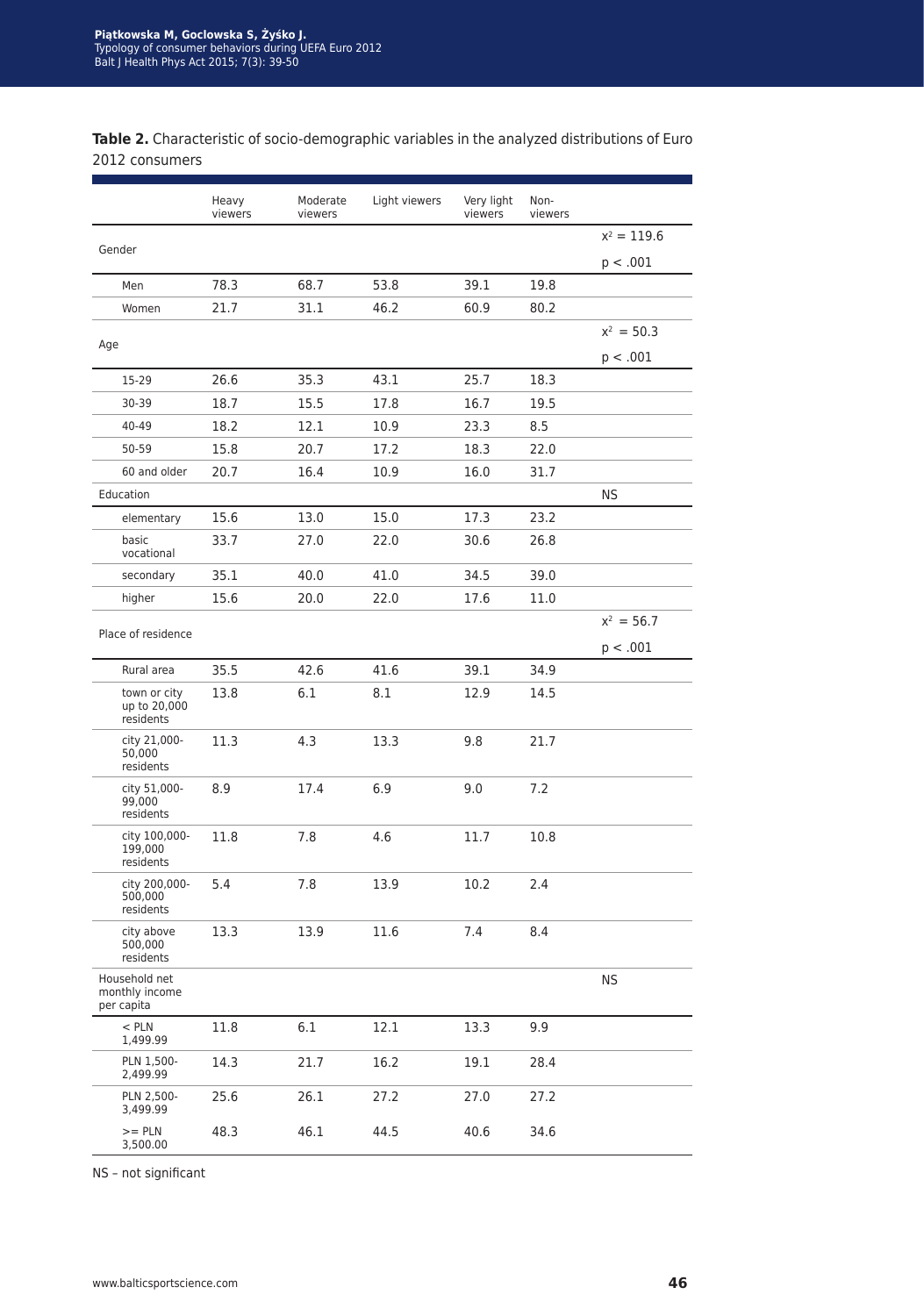## **discussion**

Up until now, research conducted with sport consumers has usually focused on the analysis of different factors influencing purchase decisions. Of these factors the most important were demographic determinants. According to many researchers, fans' motives for watching sport depends on their demographic profiles; factors that differentiate fans the most are age [28], gender [28, 29] and race [30]. It needs to be emphasized, however, that the majority of studies conducted on sport consumers combine people who actively participate in sporting events (i.e., supporters or fans) [31]; in this form, the behavior is equated with sport consumption. The typology presented in this paper by the authors is based on a representative sample of the entire Polish society.

Moreover, there are studies that have analyzed levels of household expenditure on sport [22]. These provide a basis for conclusions on the level of sport consumption. Lera-López and Rapún-Gárate [32, 33] demonstrated a positive relationship between respondents' income and sport expenses. It was indicated that factors such as gender, age, and sport expenses determine the level of sport consumption. In the study concerning UEFA Euro 2012 consumers, however, no relationship between sporting event consumption and household income was demonstrated.

A factor that significantly differentiates the behavior of sport consumers is gender. Lera-López et al. [22] found that men are sport consumers on a larger scale than women and that men are more willing to attend sporting events. Women dominated groups of the lowest audience and the lowest commitment. Market investigation of audiences of television sport programs may prove an important tool for confirming study results. McCarty and Shrum [34] investigated a relationship between demographic factors and watching television programs. It turned out that men watch sport on television much more often than women. Age and education of men do not constitute factors that significantly differentiate consumer behavior in statistical terms. Bednarik et al. [4] proved that football is the most frequently watched sport on television, and the viewing figures relating to sport programs are similar among men and women. Additionally, the audience increases with the prestige of the event [35, 4].

Consumers' age is a factor that significantly differentiates sport consumption. The UEFA Euro 2012 was mostly watched by young people. The respondents' age and interest in the event were inversely proportional to each other: viewership decreased with age. Results from the studies of football fans have shown that there is a relationship between age and sport consumption. Older consumers watch sport and attend sporting events less frequently than young respondents [36]. Lera López et al. [22] also noted that sport consumption and expenses decrease with respondents' age. Pawlowski and Breuer [24] indicated that the differences between sport expenses (sport consumption) and age are statistically insignificant. Bednarik et al. [4] emphasized the inverse proportionality seen between the analyzed variables. Viewership of sport programs on TV increases with age of the viewers of both genders.

According to many researchers, another factor determining the consumption of sporting events is education [37, 38]. Study results show that the higher the level of education, the more frequent becomes attendance at a sporting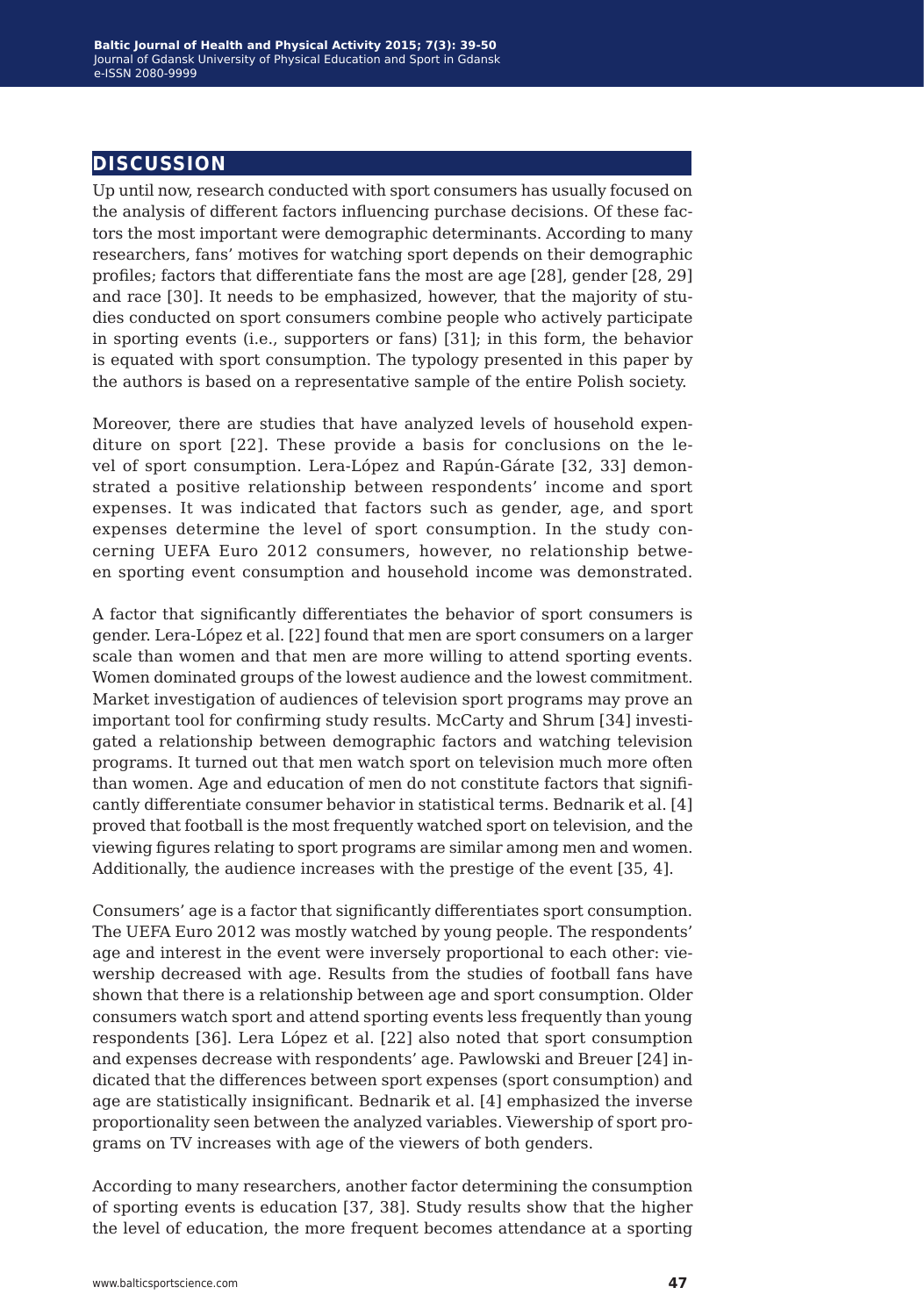event [22, 39, 40]. Studies conducted by Bednarik et al. [4] to some extent contradict this theory, as the analysis clearly indicates that sport programs are watched the most frequently by people with lower or intermediate levels of education and the least frequently by consumers with no education or with higher education. In the case of Polish supporters during the UEFA Euro 2012, the education variable turned out to be a statistically insignificant determinant of consumer behavior. It is supported by study results among other football fans where the relationship between education, watching matches, and participation in sporting events was null [36].

When it comes to the degree of urbanization, results of available analyses differ. Lera-López et al. [22] did not note any statistically important relationship between consumers' place of residence and sport consumption, whereas Bednarik et al. [4] proved that people living in small and very small towns devote the greatest amount of time to watching sport on TV. This is supported by research results that demonstrated that, notwithstanding consumer behavior, i.e., the quantity and the intensity of the matches watched, the share of people interested in televised broadcasting of sports was the greatest among people residing in rural areas.

Therefore, the importance of the sport consumption determinant significantly differs among researchers depending on the factors adopted in the research. Demographic variables may have no statistically important relationship with consumption depending on the researched group and the structure of the research. Determination of consumer groups and segments – which outline sport consumption patterns – becomes complicated. This can be clearly seen on the example of the analytical model that adopts both demographic and behavioral variables in the research. It seems that Stewart et al. [3] were right in stating that no one ideal model of consumer segmentation exists, as each model has faults and limitations. A created segmentation model should reflect the intentions of the research and should suit the study group and the analyzed phenomenon. This is especially true given that the main purpose of market segmentation is to create a template for designing and implementing marketing programs. Literature on the subject indicates that demographic and behavioral factors not only correlate with watching a sporting event and the commitment to a sporting event, but also play a significant role in identifying sponsors. Thus, this paper should be an introduction to further research concerning the identification of sponsors by the segmented football consumers.

### **conclusions**

Only to a small extent has the above research bridged the gap in research seen in the subject literature concerning sport consumers and sport marketing. The advantage of this research is the creation of the UEFA Euro 2012 fan typology based on socio-demographic and behavioral (the quantity and the intensity of the matches watched) criteria.

On the other hand, the study confirmed that in analyzing consumer behavior it is necessary to apply more complex models, including fans' identification with a team (a club or a sport discipline), fans' expectations with respect to the final score, and verification or negation of these expectations. This important conclusion is driven by the above study and lays the groundwork for further research.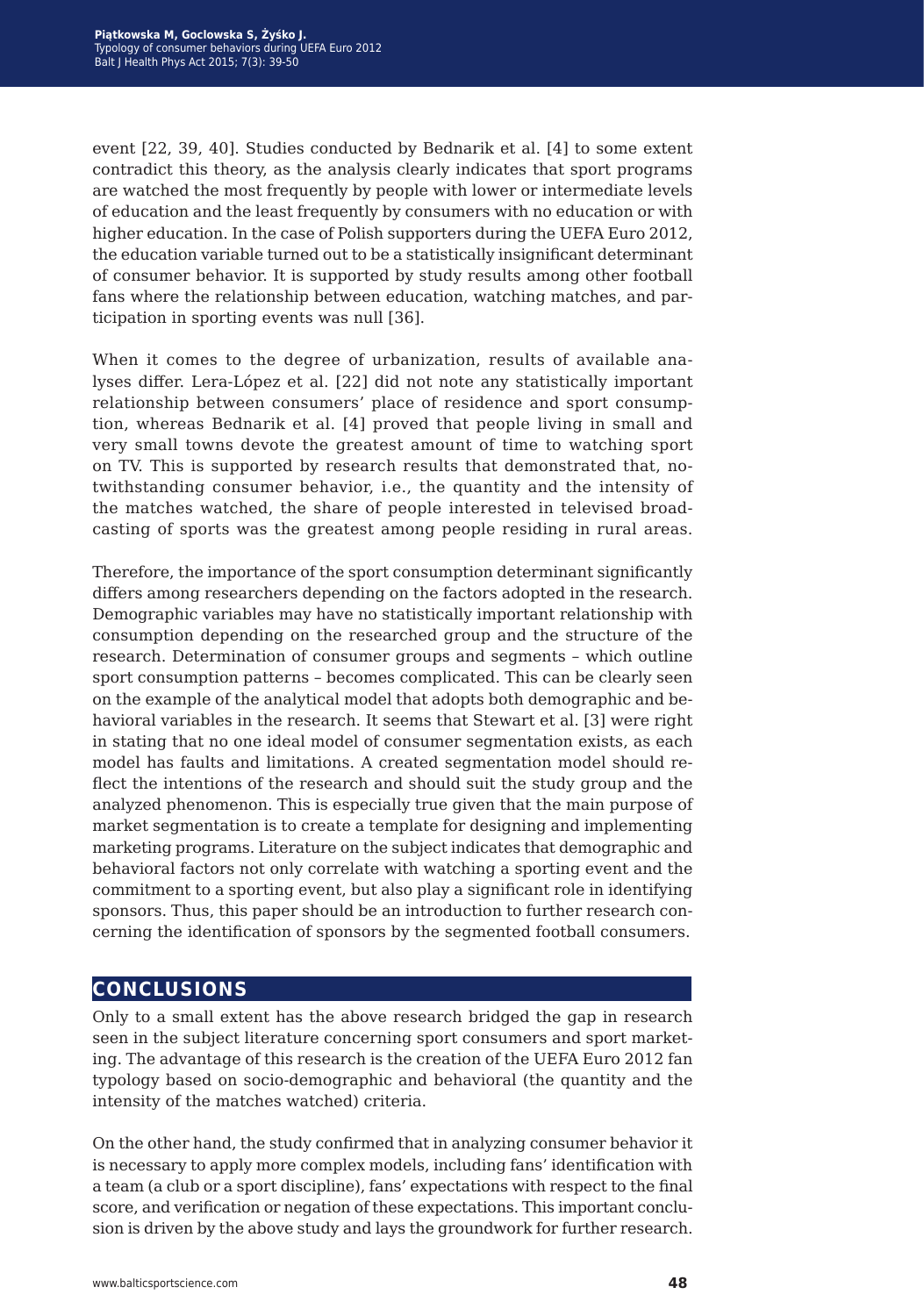### **references**

- [1] Constantinescu M. Segmentation in sports analyzing the behavior of the sport's consumer. Romanian Journal of Marketing. 2013;1:38-45.
- [2] Doyle JP, Kunkel T, Funk DC. Sports spectator segmentation: examining the differing psychological connections among spectators of leagues and teams. International Journal of Sports Marketing and Sponsorship. 2013;14:95-111.
- [3] Stewart B, Smith ACT, Nicholson M. Sport consumer typologies: A critical review. Sport Marketing Q. 2003;12:206-216.
- [4] Bednarik J, Sugman R, Urank J, Kovac M. Segmentation of sports consumers in Slovenia. Kinesi-ology. 2007;39:74-84.
- [5] Agas K, Georgakarakou C, Mylonakis J, Arsenos P. Traveling abroad internal and external motives toward different sports fan types. International Journal of Business and Management. 2012;7:111-126.
- [6] Hunt KA, Bristol T. A conceptual approach to classifying sports fans. Journal of Services Marketing. 1999;13:439.
- [7] Brownelle EA, Shreffler MB, Ross SD. Sponsorship awareness at a new NCAA division I football stadium: An analysis of donation level as a measure of fan identification. Journal of Brand Strategy. 2012;1:413-423.
- [8] Meenaghan T. Understanding Sponsorship Effects. Psychology & Marketing. 2001;18:95-122.
- [9] Nufer G. Sponsoring the FIFA Football World Cup: The good, the bad and the surprising. Journal of Sponsorship. 2009;2:241-249.
- [10] Boyle R, Haynes R. Power Play: Sport, the media and popular culture. Harlow: Pearson Education; 2000.
- [11] Ferrand A, Pages M. Football supporter involvement: explaining football match loyalty. Eur J Sport Manage. 1996;3:7-20.
- [12] Hughson J. A tale of two tribes: expressive fandom in Australian Soccer's A-League. Culture, Sport, Society. 1999;2:10-30.
- [13] Wann DL, Branscombe NR. Sports fans: measuring degree of identification with their team. Int J Sport Psychol. 1993;24:1-17.
- [14] Kahle LR, Kambara KM, Rose GM. A functional model of fan attendance motivations for college football. Sport Marketing Q. 1996;5:51-60.
- [15] Sutton WA, McDonald MA, Milne GR, Cimperman J. Creating and fostering fan identification in professional sports. Sport Marketing Q. 1997;6:15-22.
- [16] Smith A, Stewart B. Sports Management: A guide to professional practice. Sydney: Allen and Unwin; 1999.
- [17] Mahony DF, Madrigal R, Howard D. Using the Psychological Commitment to Team (PCT) scale to segment sport consumers based on loyalty. Sport Marketing Q. 2000;9:15.
- [18] Funk DC, James J. The psychological continuum model: A conceptual framework for understanding an individual's psychological connection to sport. Sport Management Rev. 2001;4:119-150.
- [19] Hunt KA, Bristol T. A conceptual approach to classifying sports fans. Journal of Services Marketing. 1999;13:439.
- [20] Holt DB. How consumers consume: a typology of consumption practices. J Consum Res. 1995;22:1-16.
- [21] Quick S. Contemporary sport consumers: Some implications of linking fan typology with key spectator variables. Sport Marketing Q. 2000;9:149-156.
- [22] Lera-López F, Rapún-Gárate M, Suárez M. J. Determinants of individual consumption on sports attendance in Spain. Int J Sport Financ. 2011;6:204-221.
- [23] Cannon T, Ford J. Relationship of demographic and trip characteristics to visitor spending, an analysis of sports travel visitors across time. Tourism Economics. 2002;8:263.
- [24] Pawlowski T, Breuer C. The demand for sports and recreational services: Empirical evidence from Germany. Eur Sport Manage Q. 2011;11:5-34.
- [25] Krokosz D, Jochimek M, Lipowski M. Psychological aspects of the Polish National Team performance at EURO 2012 tournament in the opinion of students from sports- and humanities-oriented universities. Balt J Health Phys Act. 2013;5:27-36.
- [26] Wilczewska I, Boski P. Polish fans' emotions during EURO 2012. Balt J Health Phys Act. 2013;5:7-16.
- [27] Kotler P, Keller KL. Marketing Management. 14th ed. Upper Saddle River: Prentice Hall; 2012.
- [28] Wann DL. Preliminary validation of the Sport Fan Motivation Scale. Journal of Sport and Social Issues. 1995;19:377-396.
- [29] Wann DL, Wilson AM. Relationship between aesthetic motivation and preferences for aggressive and non aggressive sports. Percept Motor Skill. 1999;89:931.
- [30] Armstrong KL. Race and sport consumption motivations: a preliminary investigation of a Black customers' sport motivation scale. J Sport Behav. 2002;25:309-330.
- [31] Makurat F. The image of a football fan as depicted in research literature and the present study. Balt J Health Phys Act. 2013;5:45-58.
- [32] Lera-Lopez F, Rapun-Garate M. Sports participation versus consumer expenditure on sport: Different determinants and strategies in sports management. Eur Sport Manage Q. 2005;5:167-186.
- [33] Lera-Lopez F, Rapun-Garate M. The demand for sport: Sport consumption and participation models. J Sport Manage. 2007;21:103-122.
- [34] Mccarty JA, Shrum LJ. The role of personal values and demographics in predicting television viewing behavior: Implications for theory and application. J Advertising. 1993;22:77-101.